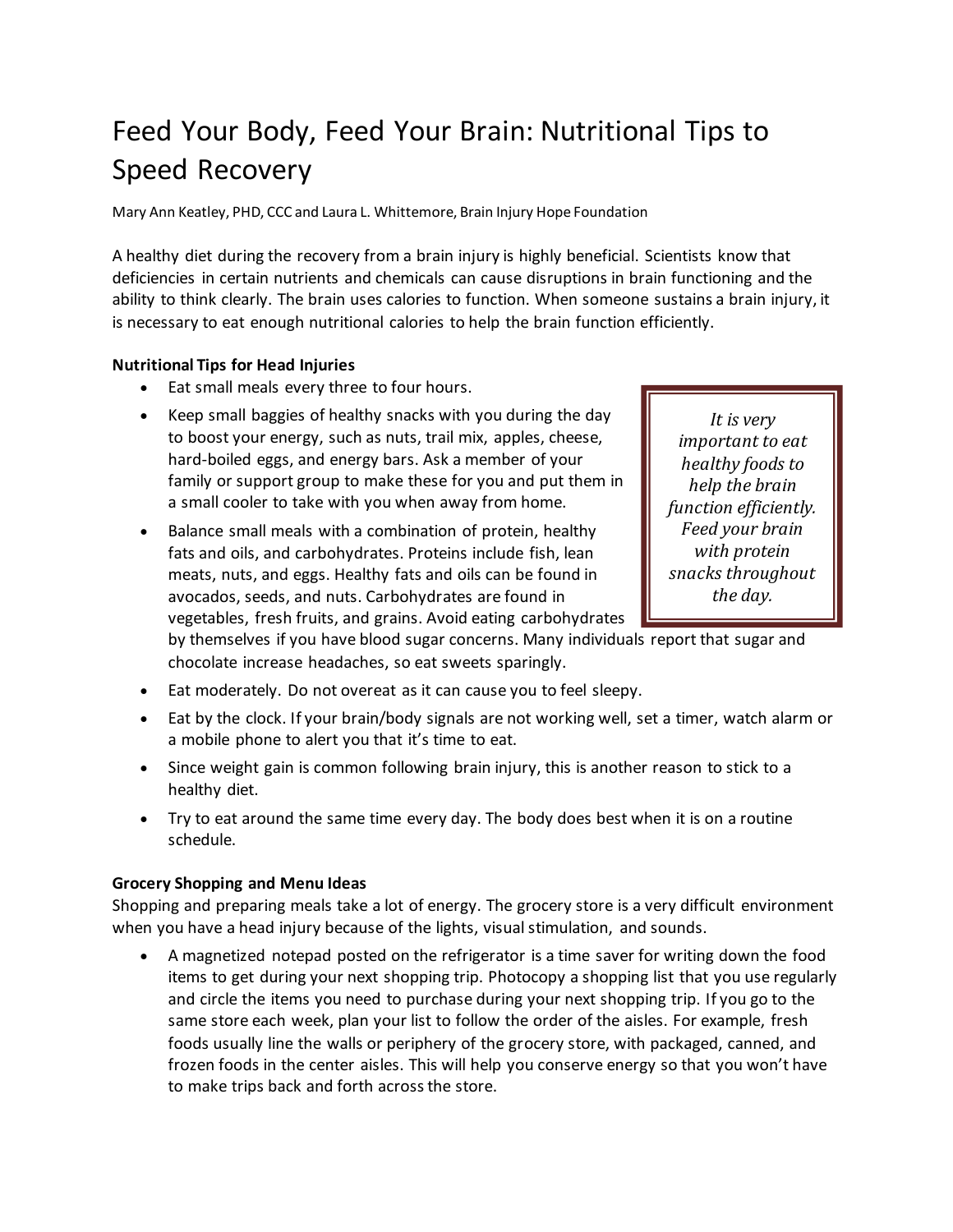- If you must go to the grocery store, try to choose a time when it is less crowded and less noisy. In the beginning, enlist the help of neighbors or friends to pick up the items on your shopping list when they are making a trip to the grocery store.
- If you are sensitive to noise and light, wear earplugs or filters and/or tinted glasses when shopping.
- Shop when you are well fed. You will make smarter food choices when you are not starving and your focus and attention will be sharper.
- Develop a list of your favorite fast, easy meal ideas. Keep this posted on your refrigerator or inside a cupboard door for easy access.
- Keep menus simple—avoid recipes with elaborate steps or unusual ingredients that aren't familiar to you.
- When preparing meals, always make extra to store in the refrigerator for the next day or two, or to put in the freezer. Put portions of foods into plastic or glass containers, and cover them with lids or plastic wrap.
- Throw protein foods out after three days in the refrigerator. Always practice safe food handling. Visit http://www.foodsafety.gov for further information.
- After a brain injury some people lose their sense of smell, and it is very important to be alert to the expiration dates on food.

## **What About Vitamins and Supplements?**

There are many books and articles in magazines and on the Internet with tips and ideas for a healthy diet. It is highly recommended that fresh vegetables, fruits, fish, meats and grains are superior to processed foods and build the immune system. In addition, the following list of suggested supplements may help complement and enhance your nutritional intake.

- Multivitamins can supply the basic vitamins and supplements that your diet may be lacking.
- Omega-3 fatty acids counteract free radicals that cause oxidative damage to brain cells and may help improve nerve signal transmission at synapses.
- Probiotics is a beneficial bacteria that helps maintain a healthy intestine and aides in digestion.
- Antioxidants which include vitamins C, E, and beta carotene counteract oxidative damage caused by certain foods, and the stress caused by brain injury.
- Brain Vitale is a product that combines two beneficial brain nutrients which help repair neurons—phosphatidyl serine and acetyl carnitine.
- Coenzyme Q10 is a natural antioxidant that is necessary for the basic functioning of cells.
- Phosphatidyl serine (PS) aids in the proper release and reception of neurotransmitters in the brain and helps with memory.
- Acetyl L-carnitine plays a key role in fatty acid oxidation and is used to improve memory.
- B vitamins boost metabolism and effect brain and nervous system functioning.
- GPC glycerophosphocholine helps to sharpen alertness, reasoning, information processing, and other types of mental performance.